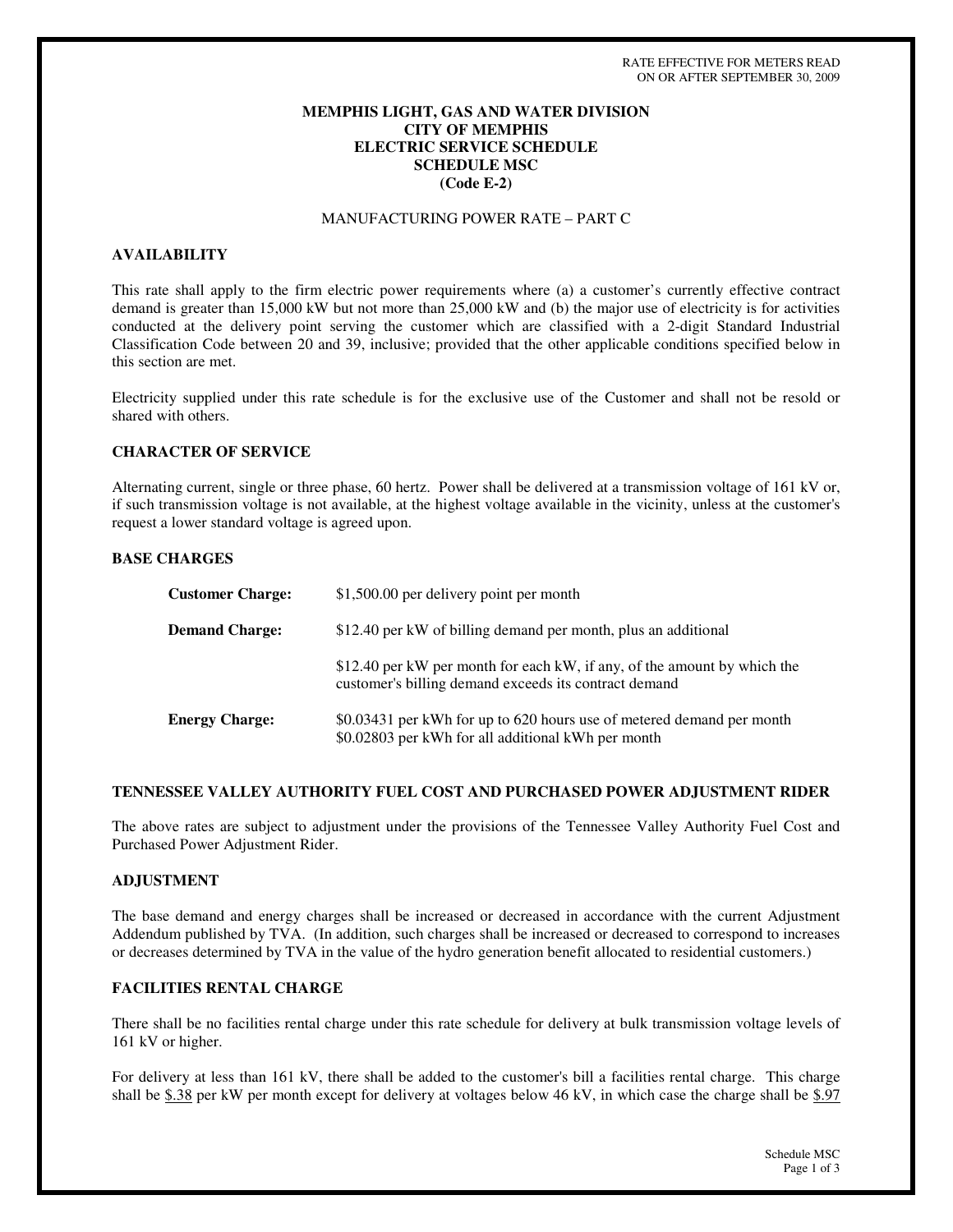RATE EFFECTIVE FOR METERS READ ON OR AFTER SEPTEMBER 30, 2009

per kW per month for the first 10,000 kW and \$.76 per kW per month for the excess over 10,000 kW. Such charge shall be applied to the higher of (1) the highest billing demand established during the latest 12-consecutive-month period or (2) the customer's currently effective contract demand and shall be in addition to all other charges under this rate schedule, including minimum bill charges.

## **REACTIVE DEMAND CHARGES**

If the reactive demand (in KVAR) is lagging during the 30-consecutive-minute period beginning or ending on a clock hour of the month in which the customer's highest metered demand occurs, there shall be added to the customer's bill a reactive charge of \$1.45 per KVAR of the amount, if any, by which the reactive demand exceeds 33 percent of such metered demand. If the reactive demand (in KVAR) is leading during the 30-consecutive-minute period beginning or ending on a clock hour of the month in which the customer's lowest metered demand (excluding any metered demands which are less than 25 percent of the highest metered demand) occurs, there shall be added to the customer's bill a reactive charge of \$1.14 per KVAR of the amount of reactive demand. Such charges shall be in addition to all other charges under this rate schedule, including minimum bill charges.

## **DETERMINATION OF DEMAND**

Division shall meter the demands in kW of all customers served under this rate schedule. The metered demand for any month shall be the highest average during any 30-consecutive-minute period beginning or ending on a clock hour of the month of the load metered in kW, and such amount shall be used as the billing demand, except that the billing demand for any month shall in no case be less than the sum of (1) 30 percent of the first 5,000 kW and (2) 40 percent of the next 20,000 kW and (3) 50 percent of any kW in excess of 25,000 kW of the higher of the currently effective contract demand or the highest billing demand established during the preceding 12 months.

## **MINIMUM MONTHLY BILL**

The monthly bill under this rate schedule, excluding any facilities rental charges and any reactive charges, shall not be less than the sum of (1) the base customer charge, (2) the base demand charge, as adjusted (but excluding the additional portion thereof applicable to excess of billing demand over contract demand) applied to the customer's billing demand, and (3) the base energy charge, as adjusted, applied to the customer's energy takings.

Division may require minimum bills higher than those stated above.

## **CONTRACT REQUIREMENT**

Division shall require contracts for all service provided under this rate schedule. The contract shall be for an initial term of at least 5 years and any renewals or extensions of the initial contract shall be for a term of at least 1 year. The contract shall have provision for termination after the initial term upon at least one year's written notice. After 10 years of service, any such contract for the renewal or extension of service may provide for termination upon not less than 9 months'written notice. The customer shall contract for its maximum requirements, which shall not exceed the amount of power capable of being used by customer, and Division shall not be obligated to supply power in greater amount at any time than the customer's currently effective contract demand. If the customer uses any power other than that supplied by Division under this rate schedule, the contract may include other special provisions. The rate schedule in any power contract shall be subject to adjustment, modification, change, or replacement from time to time as provided under the power contract between Division and TVA.

### **PAYMENT**

Above rates and charges are net. In the event that any bill is not paid on or before the delinquent date shown on bill, there shall be added to the bill an amount equal to 5 percent on the first \$250.00 of the bill plus one percent on any portion of the bill exceeding \$250.00; to any amount remaining unpaid 30 days after the delinquent date of the bill, there shall be added a penalty of one percent, and an additional one percent shall be added at the end of each successive 30-day period until the amount is paid in full.